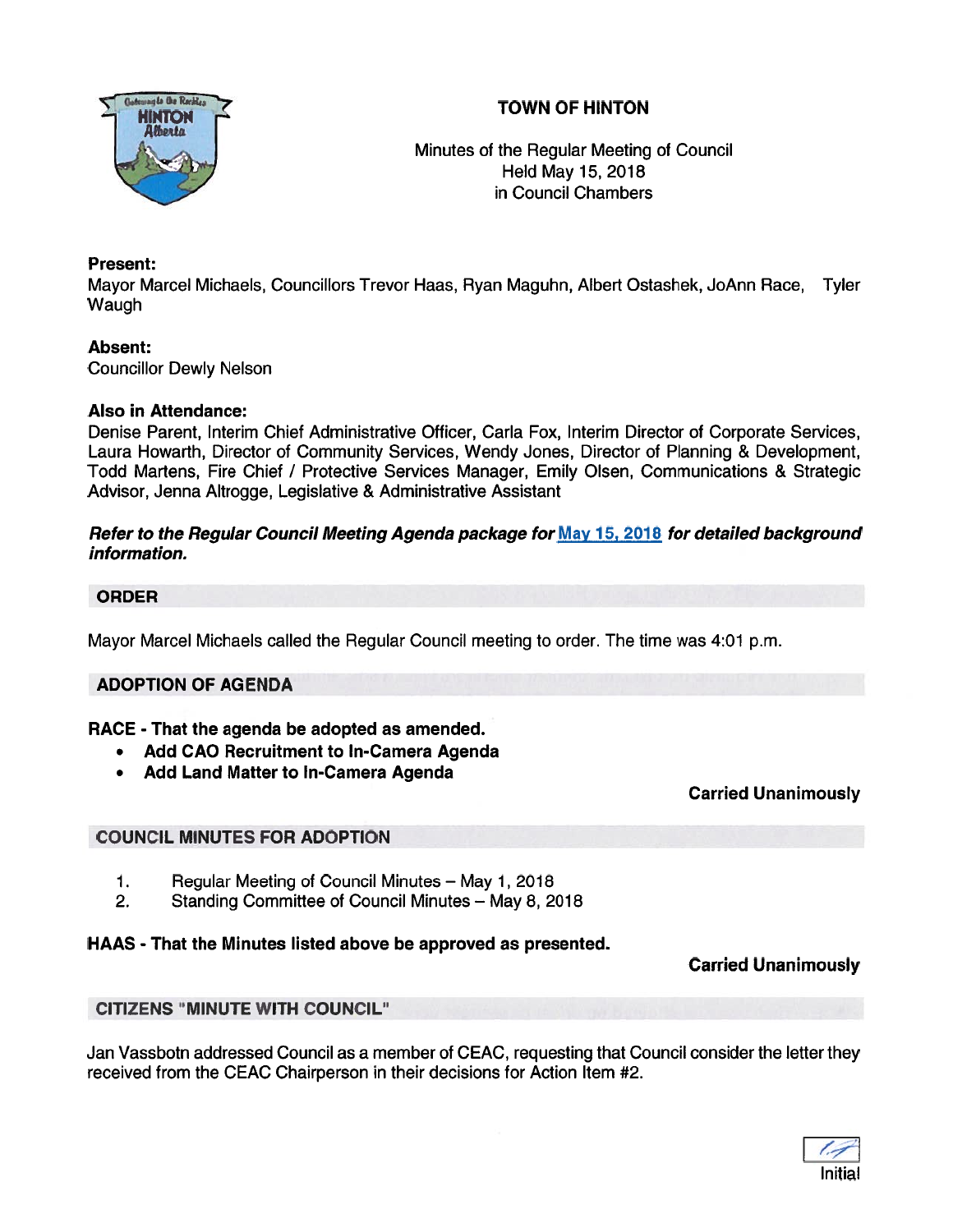Town of Hinton Regular Meeting of Council Minutes—May 15, 2018 Page | 2

> Bill McDonald addressed Council to inquire about the Destination Marketing Fee. Administration and Council indicated that the Destination Marketing Fee will be considered in the process of developing the overall Economic Strategic Plan.

### DELEGATIONS AND PRESENTATIONS

### Free Play

Jackie Delves (Parent Link Coordinator) and Victoria Odell (Hinton Kinds for Success Program Coordinator) came before Council to spea<sup>k</sup> about Free Play and the services provided by Parent Link and the Hinton Kids for Success Program. <sup>A</sup> short video was provided to Council as well as <sup>a</sup> PowerPoint presentation (Attachment 1).

#### Hinton Youth Advisory Council

Madison Sharman of the Northern Rockies Museum of Culture and Heritage came before Council to discuss the development of <sup>a</sup> Hinton Youth Advisory Council (HYAC). HYAC's overall objective would be to engage young citizens. Sharman requested that Members of Council consider providing mentorship for the program.

### ACTION ITEMS

1. Automated Traffic Enforcement Policy PS-2600

MAGUHN — That Council approve removing from Section 7.4 of the Automated Traffic Enforcement Policy PS-2600:

"It is required that all enforcement Operators wear <sup>a</sup> shirt and/or jacket that clearly identifies them as photo enforcement Peace Officers."

Carried Unanimously

OSTASHEK — That Council approve removing from Section 7.4 of the Automated Traffic Enforcement Policy PS-2600:

"A magnetized sign identifying the vehicle as an ATE Enforcement vehicle must be on the vehicle while conducting <sup>p</sup>hoto enforcement in the Town of Hinton."

Carried Unanimously

OSTASHEK — Add magnetized sign on the vehicles with the Town of Hinton logo

Carried 5-1 For: Haas, Maguhn, Michaels, Ostashek, Race Against: Waugh

RACE — That signs be situated on driver passenger door

2. Committees of Council Review

MAGUHN — That Council receive the Youth Committee as information.

Carried Unanimously



**Withdrawn**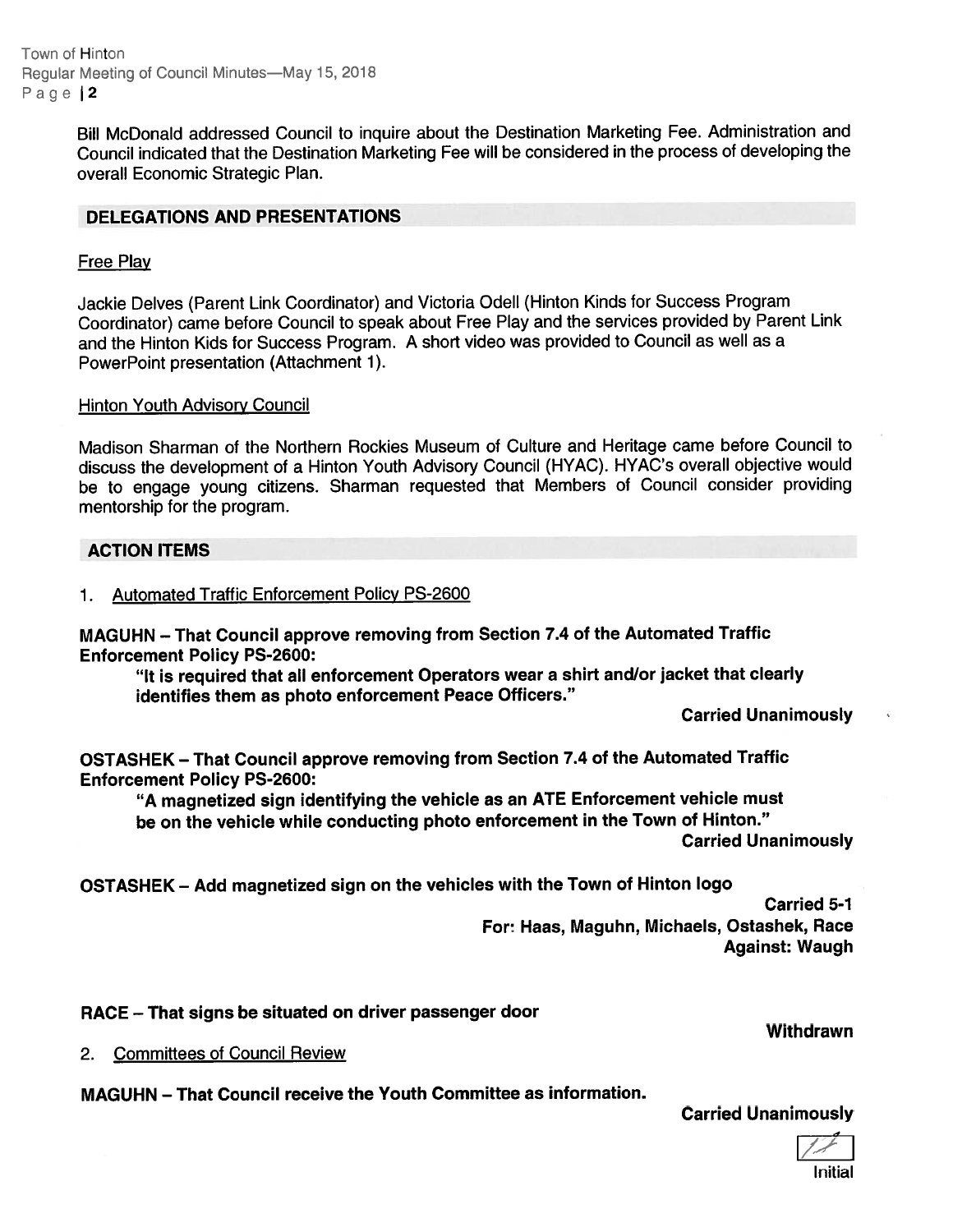Town of Hinton Regular Meeting of Council Minutes—May 15, 2018 Page | 3

HAAS — That Council receive the Tourism Committee as information.

Carried Unanimously

HAAS - That Council representation for the Hinton Police / Town Liaison Committee be changed from Mayor to Mayor and one representative, with Councillor JoAnn Race as the Council member and Councillor Trevor Haas as the alternate.

> Carried 5-1 For: Haas, Waugh, Michaels, Ostashek, Race Against: Maguhn

HAAS — That Council direct Administration to develop <sup>a</sup> Terms of Reference for <sup>a</sup> Community Sustainability Plan Update Task Force to be presented at the 2018 Organizational meeting with potential implementation in 2019.

Carried Unanimously

RACE — That Recommendation #4 concerning CEAC be postponed.

**Withdrawn** 

MAGUHN — That the RFD Committees of Council Review Recommendation #4 be tabled until <sup>a</sup> meeting between the whole of Council and CEAC can be arranged with information from that meeting to be brought back for future decision

Carried Unanimously

MAGUHN — That Council remove its representation from the Hinton Historical Society Carried Unanimously

HAAS — That Council remove its representation from the 911 Call Centre Committee Carried Unanimously

OSTASHEK — That Council remove its representation from the Mary Reimer Park Society. Carried Unanimously

3. 2018 Public Auction of Tax Arrears Properties

HAAS — That Council approve the reserve bids shown on Attachment 1 for tax arrears properties that will be offered for sale at public auction on June 25, 2018.

Carried Unanimously

MAGUHN — That Council approve the following sale conditions for tax arrears properties that may be sold at the public auction:

- a) That <sup>a</sup> deposit of 10% of the purchase price be paid at the time of purchase.
- b) That the balance of the purchase price be paid by June 29, 2018.

Carried Unanimously

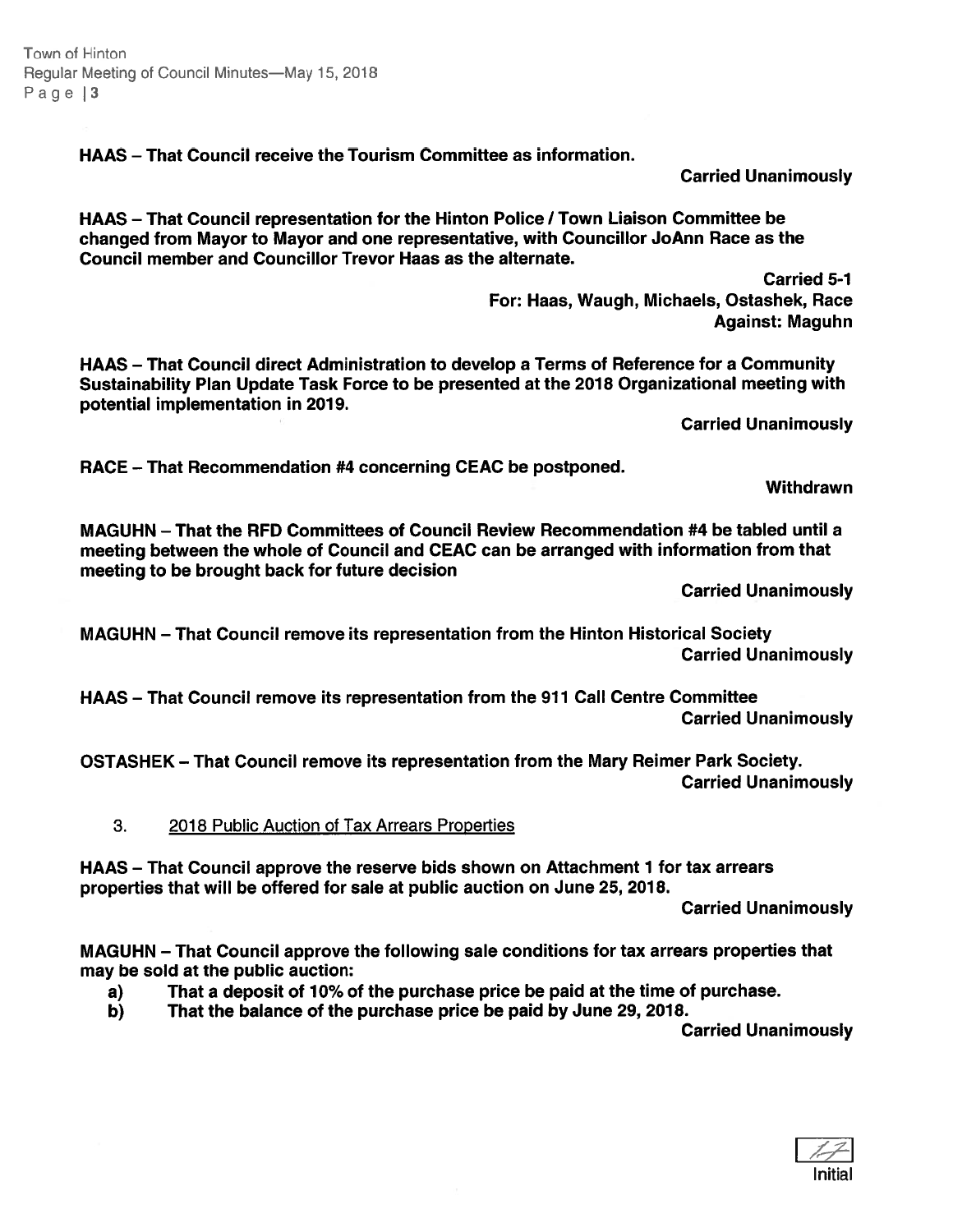### INFORMATION ITEMS

- 1. Mayor Michaels made <sup>a</sup> proclamation announcing Seniors' Week to be June 4 June 10, 2018 to acknowledge the valuable contributions senior citizens make in our community.
- 2. Council Information Package #1 and #2 for May 15, 2018

### OSTASHEK - That Council Information Packages #1 and #2 for May 15, 2018 be accepted for information.

### Carried Unanimously

### REPORTS FROM MAYOR, COUNCIL, CHIEF ADMINISTRATIVE OFFICER

1. Council Updates (Training, Conferences, Committees, Community Events)

Councillors reported on the various committees, meetings, and activities they attended since the last Regular Council meeting and what they plan on attending in the coming weeks.

2. Chief Administrative Officer Report

Denise Parent, Interim Chief Administrative Officer, provided an update on administrative matters.

3. Administrative Inquiries

There were no Administrative Inquiries.

#### NOTICES OF MOTION

Council did not presen<sup>t</sup> any Notices of Motion.

#### IN CAMERA

HAAS - That the Regular Meeting of Council move In Camera.

The time was 5:57 p.m.

# WAUGH - That the Regular Meeting of Council move out of In Camera.

Carried Unanimously

Carried Unanimously

The time was 7:53 p.m.

#### Water Treatment Plant Agreement

HAAS — That Council direct Interim CAO Denise Parent to follow direction per the In-Camera Meeting of May 15, 2018 for Request for Decision titled "Town of Hinton — Water Treatment Plant."

Carried Unanimously

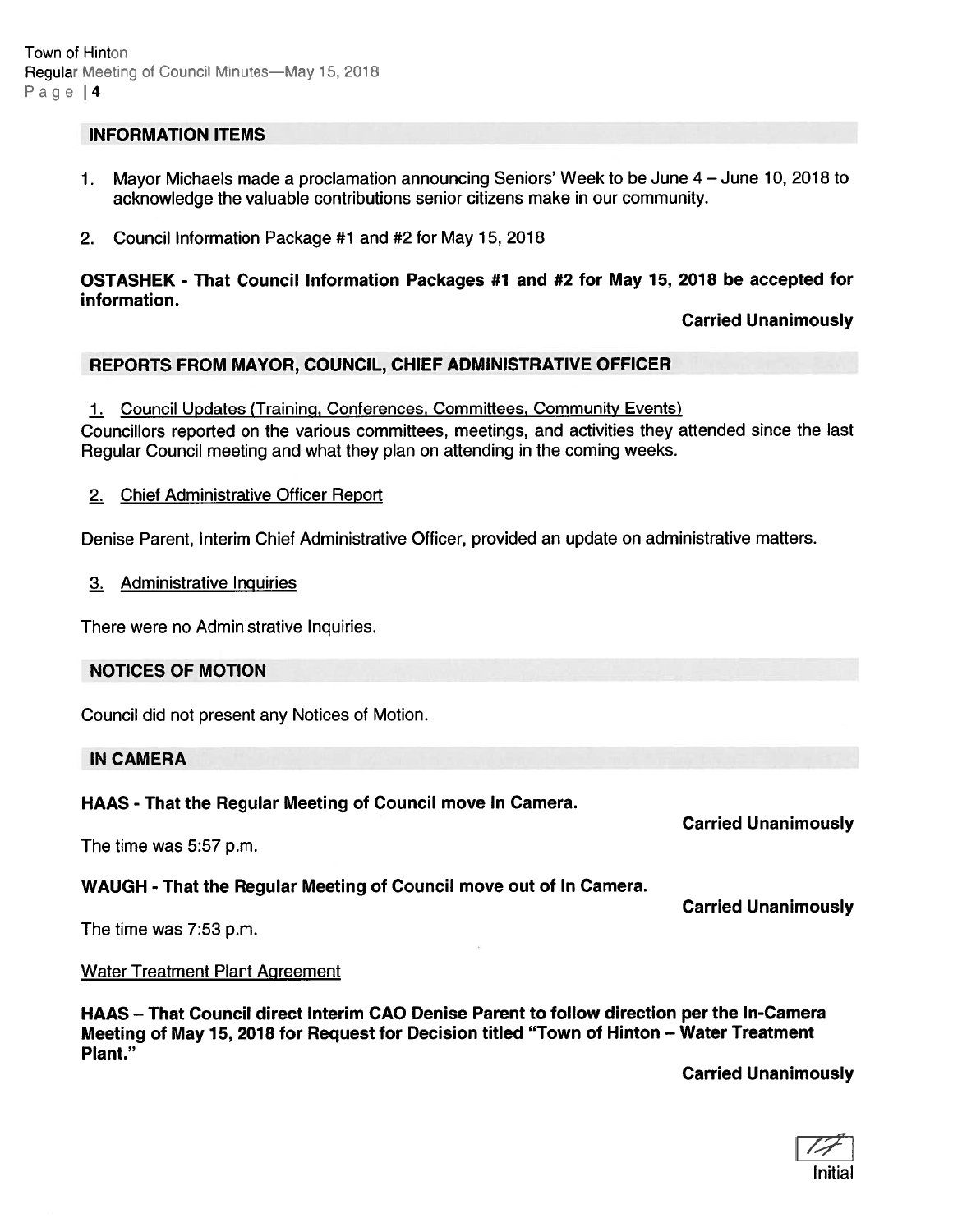Town of Hinton Regular Meeting of Council Minutes—May 15, 2018 Page  $5$ 

> OSTASHEK — That all attachments remain private pursuan<sup>t</sup> to the Freedom of Information and Protection of Privacy Act, RSA 2000, Chapter 25, Sections 16, 21, 23, 24 and 25. Carried Unanimously

Land Matters

MAGUHN — That Council direct Administration that the Direction Request and action items as discussed in-camera move forward for Land Matters titled "Hillcrest Mobile Estates Status Update."

Carried Unanimously

RACE — The attachments remain private pursuan<sup>t</sup> to the Freedom of Information and Protection of Privacy Act, RSA 2000, Chapter 25, Sections 16, 21, 23, 24 and 25. Carried Unanimously

Land Matters

HAAS — That Council direct Administration to move forward with Dow Drive in suppor<sup>t</sup> of development with Request For Decision to be presented at <sup>a</sup> future Council Meeting. Carried Unanimously

RACE- That the Regular Meeting of Council move In Camera.

The time was 8:01 p.m.

WAUGH - That the Regular Meeting of Council move out of In Camera.

Carried Unanimously

Carried Unanimously

The time was 10:04 p.m.

# ADJOURNMENT

OSTASHEK - That the Regular Meeting of Council adjourn.

The time was 10:04 p.m.

# Carried Unanimously

Mayor

Interim Director of Corporate Services